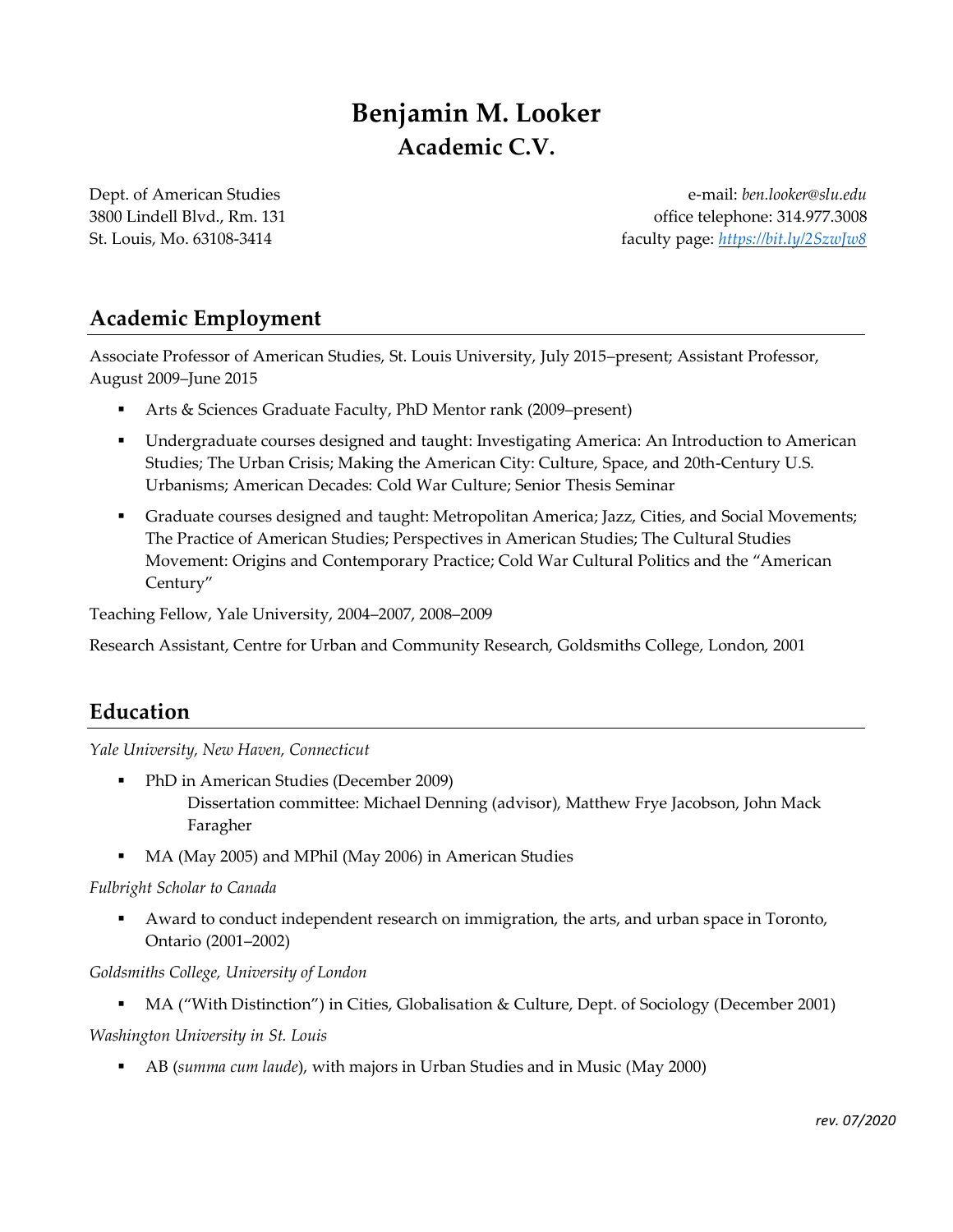# **Publications**

### *Books*

- *A Nation of Neighborhoods: Imagining Cities, Communities, and Democracy in Postwar America*, Historical Studies of Urban America series (Chicago: University of Chicago Press, 2015). Reviewed in *[J. Historical Geography](https://www.sciencedirect.com/science/article/pii/S0305748816301785)*, *J. Am. [History](https://academic.oup.com/jah/article/103/4/1095/3052572)*, *[Ind. Mag. of History](https://scholarworks.iu.edu/journals/index.php/imh/article/view/25503/31312)*, *[Choice](http://www.choicereviews.org/review/10.5860/CHOICE.196139)*, *[History of Ed.](https://www.cambridge.org/core/journals/history-of-education-quarterly/article/benjamin-looker-a-nation-of-neighborhoods-imagining-cities-communities-and-democracy-in-postwar-america-chicago-university-of-chicago-press-2015-432-pp/1769E8F63E1CF1353AE6A20355EB4A70) [Quarterly,](https://www.cambridge.org/core/journals/history-of-education-quarterly/article/benjamin-looker-a-nation-of-neighborhoods-imagining-cities-communities-and-democracy-in-postwar-america-chicago-university-of-chicago-press-2015-432-pp/1769E8F63E1CF1353AE6A20355EB4A70) [J. Urban History](https://journals.sagepub.com/doi/full/10.1177/0096144218769889)*, *Am. [Historical Review](https://academic.oup.com/ahr/article/122/1/196/2967225)*.
- *"Point from which Creation Begins": The Black Artists' Group of St. Louis* (St. Louis: Missouri Historical Society Press, 2004).

Reviewed in *J. Am. [History](https://academic.oup.com/jah/article/92/4/1514/743374)*, *[J. African American History](https://www.jstor.org/stable/20064085?seq=1#metadata_info_tab_contents)*, *[J. Royal Musical Assoc.](https://www.jstor.org/stable/30161403?seq=1#metadata_info_tab_contents)*, *[Choice](http://www.prosatelliteinternet.com/?page=reviewdisplay&pid=2943205)*, *[AllAboutJazz.com](https://www.allaboutjazz.com/point-from-which-creation-begins-the-black-artists-group-of-st-louis-by-aaj-staff.php)*, *[Mo. Historical Review](https://www.slu.edu/arts-and-sciences/american-studies/pdfs/missouri-history-review-bag.pdf)*.

### *Selected articles and essays*

- Forthcoming: "Neighbourhood Exceptionalism and Racial Liberalism in the Great Society City: Integration as Civic Showpiece at St Louis' LaClede Town," accepted (July 2020) by *Urban History*.
- "Staging Diaspora, Dramatizing Activism: Fashioning a Progressive Filipino Canadian Theatre in Toronto, 1974–2001," *Journal of Canadian Studies / Revue d'études canadiennes* 53, no. 2 (2019): 423–65.
- "Visions of Autonomy: The New Left and the Neighborhood Government Movement of the 1970s," *Journal of Urban History* 38, no. 3 (2012): 577–98.
- "Microcosms of Democracy: Imagining the City Neighborhood in World War II–Era America," *Journal of Social History* 44, no. 2 (2010): 351–78.
- "Exhibiting Imperial London: Empire and the City in Late Victorian and Edwardian Guidebooks," Critical Urban Studies: Occasional Papers Series (London: Centre for Urban and Community Research, 2002).
- Liner-note essay for LP reissue of Black Artists Group, *In Paris, Aries 1973* (Berlin: Rank & File Records, March 2011).

### *Reviews*

- Review of *Believing in Cleveland: Managing Decline in "The Best Location in the Nation,"* by J. Mark Souther, *American Historical Review* 123, no. 5 (December 2018): 1699–1700.
- Review of *Beautiful Terrible Ruins: Detroit and the Anxiety of Decline*, by Dora Apel, *Michigan Historical Review* 42, no. 2 (Fall 2016): 97.
- Review of *Groping toward Democracy: African American Social Welfare Reform in St. Louis, 1910-1949*, by Priscilla A. Dowden-White, *Missouri Historical Review* 106, no. 4 (2012): 245–46.
- Review essay (4,300 words): "Revisiting City and Race," *Canadian Review of American Studies* 33, no. 2 (2003): 171–83.
- Review of *Contagious Divides: Epidemics and Race in San Francisco's Chinatown*, by Nayan Shah, *Gateway-Heritage* 23, no. 3 (2002/03): 53.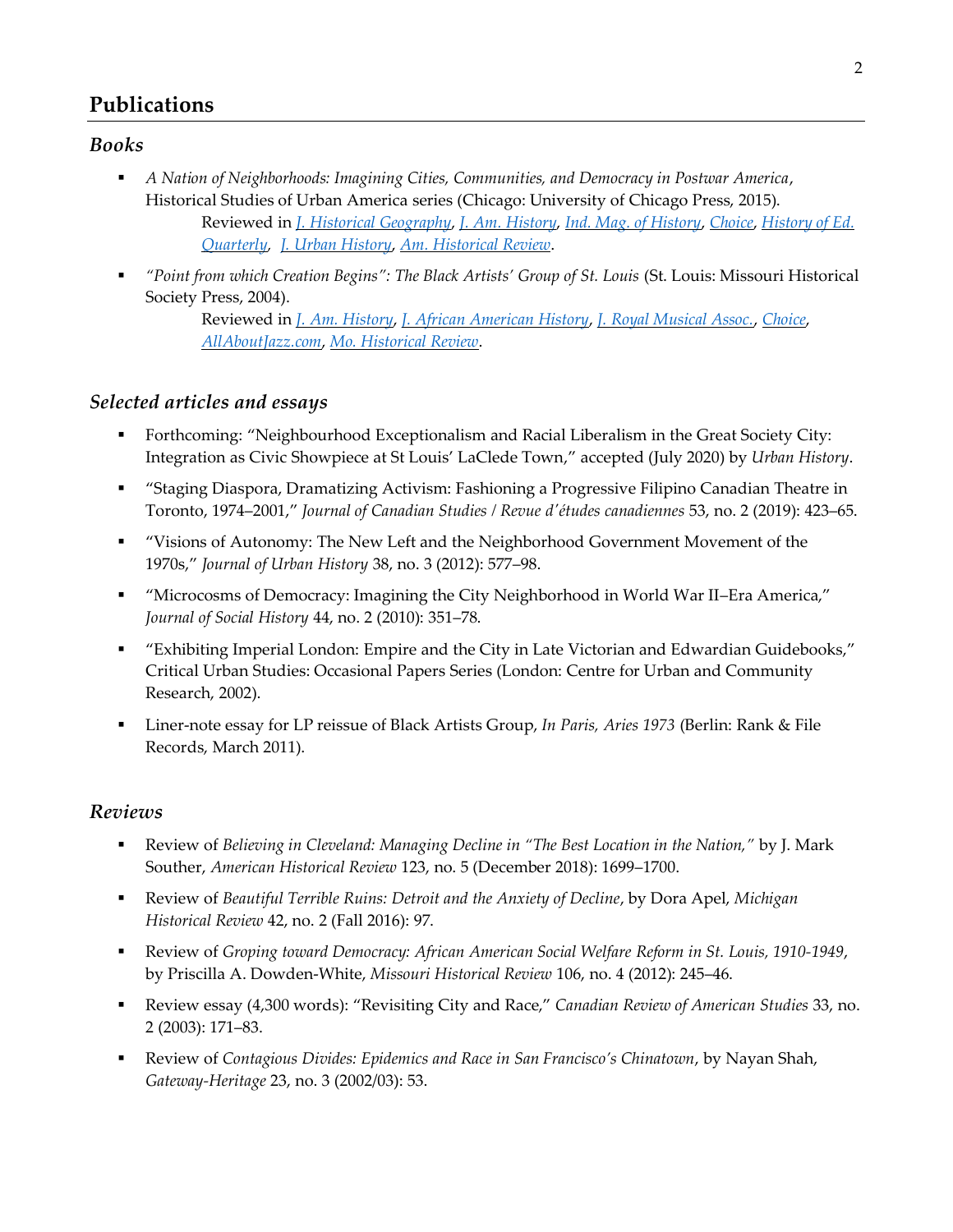### *Press pieces*

■ Contributor of occasional pieces on urban spaces, neighborhood life, and jazz history for St. Louis– area media outlets including the *St. Louis Post-Dispatch*, *Metropolis*, *Marquis*, *The Commonspace*, *Gateway-Heritage*, and others, 2000–2005.

# **Prizes, Fellowships, and Grants**

### *Research recognitions*

- Recipient, Richard Plant Award, Canadian Association for Theatre Research (CATR), for "best English-language article on a Canadian theatre- or performance-related topic," July 2020
- Recipient, John Hope Franklin Publication Prize, American Studies Association (ASA), for "best book in American Studies" in previous year, November 2016
- Co-recipient, Kenneth Jackson Award, Urban History Association (UHA), for "best book on North American urban history" in previous year, October 2016
- Recipient, Lawrence W. Levine Award, Organization of American Historians (OAH), for "best book on U.S. cultural history" in previous year, April 2016
- Recipient, Missouri Conference on History Book Award, State Historical Society of Missouri (SHSM), for "best book on any historical topic" by a Missouri resident in previous year, March 2016
- Finalist (one of three) for Jane Jacobs Urban Communication Book Award, Urban Communication Foundation (UCA), July 2016

# *Teaching and mentoring recognitions*

- **Donald Brennan Excellence in Graduate Mentoring Award, College of Arts & Sciences, St. Louis** University, April 2016
- **Emerson Teaching Award, for teachers at all levels in the St. Louis area (two chosen annually from** each school district and university), December 2014
- Helen Mandeville Excellence in Undergraduate Teaching in the Humanities Award, College of Arts & Sciences, St. Louis University, April 2014
- **Donald Brennan Excellence in Graduate Teaching Award, College of Arts & Sciences, St. Louis** University, April 2012
- Finalist (non-recipient) for the 2012 Helen I. Mandeville Excellence in Undergraduate Teaching in the Humanities Award, College of Arts and Sciences, St. Louis University

# *Grants and fellowships*

▪ Awardee (with Amanda L. Izzo), Scholarship Opportunity Fund research grant, St. Louis University, for project on 1960s–1970s social movements in St. Louis, 2020–2022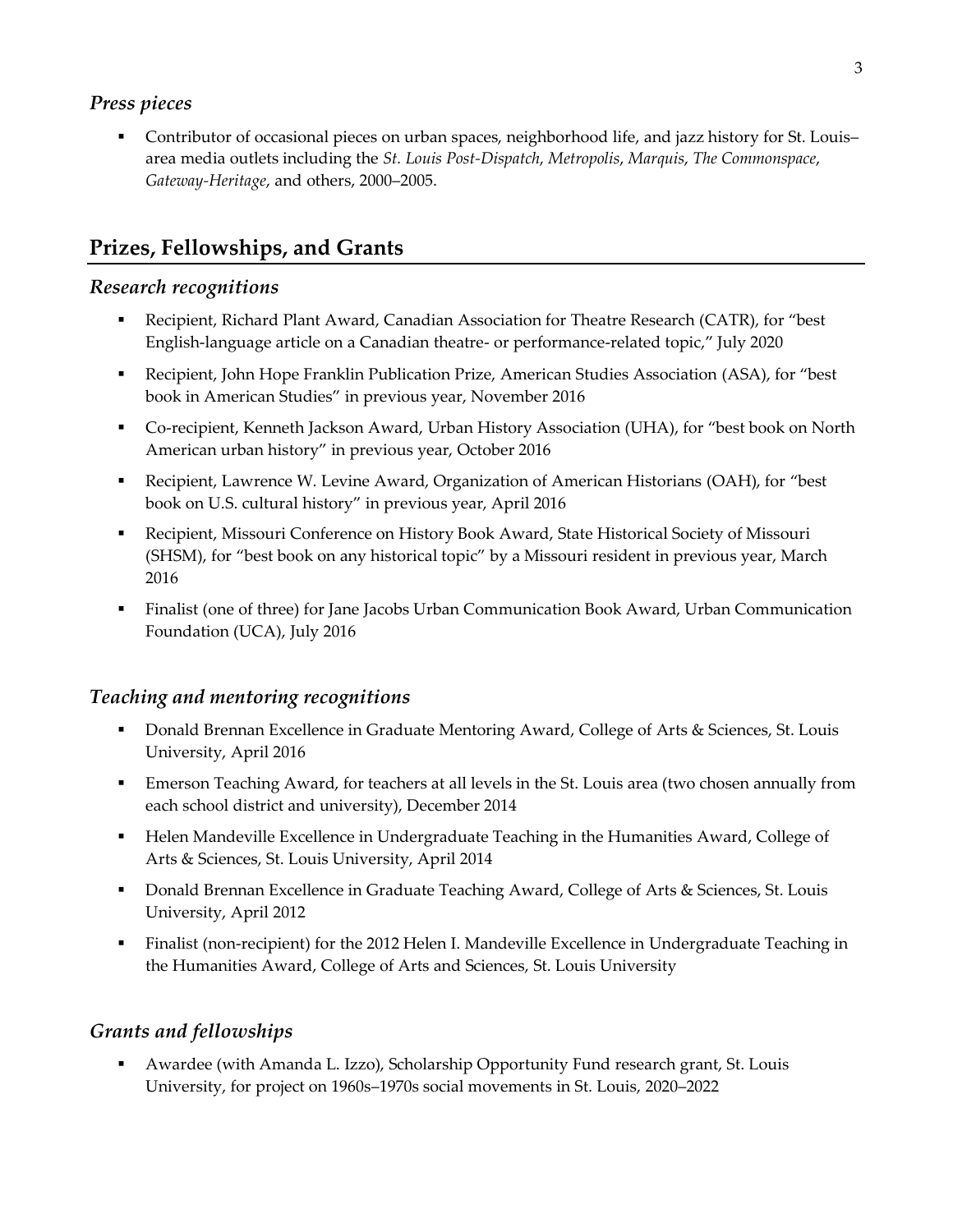- Furthermore Program publishing grant: competitively awarded book-publication subvention from the J. M. Kaplan Fund of Hudson, New York, Fall 2012
- Awardee, Faculty Research Leave Program, St. Louis University. Leave semester competitively awarded from junior- and senior-level applicants across the University, Fall 2012
- Mellon Faculty Development Grants (4x), College of Arts and Sciences, St. Louis University, Fall 2009, Fall 2010, Fall 2011, Spring 2016
- **•** Paul C. Gignilliat Dissertation Fellowship, awarded annually to five of "the most promising" graduate students" at Yale University, 2007–2008
- Clarke Chambers Travel Fellowship, Social Welfare History Archives, University of Minnesota, 2007
- Gerald R. Ford Foundation, Research Travel Grant, 2007
- Cushwa Center for the Study of American Catholicism, University of Notre Dame, Research Travel Grant, 2007
- Yale Club of Philadelphia, Summer Research Fellowship, 2006
- John Enders Summer Research Fellowship, Yale University, 2006
- Ezra Jack Keats Foundation, Research Travel Award, 2006
- Fulbright Award, U.S. State Department, for nine months of independent research in Toronto, Canada, 2001–2002

# **Selected Lectures, Papers, and Conference Activities**

#### *Selected conference and symposium papers*

- "Race, Liberalism, and Neighborhood Exceptionalism in the Great Society City: The Case of St. Louis's LaClede Town Community," paper at the Organization of American Historians (OAH) annual meeting, Philadelphia, PA, April 2019.
- "The Constructed 'Neighborhood Ideal': Potentials and Pitfalls for Cultural History Approaches to U.S. Neighborhood Research," paper at the Society for American City and Regional Planning History (SACRPH) biennial conference, Cleveland, OH, October 2017.
- "The Routes of Racial Liberalism: Integration as Civic Showpiece at LaClede Town," paper at The Material World of Metropolitan Segregation symposium at Washington University, St. Louis, MO, April 2017.
- "'A New Kind of In-Town Home Life': Integration as Civic Showpiece at 1960s LaClede Town, St. Louis," paper at the Missouri Conference on History, Springfield, MO, March 2017.
- "Who Are the People in Your Neighborhood? Children's Texts, Urban Representation, and the Great Society Aesthetic," paper at *City as Stage, Art as Plan*, Princeton Mellon Initiative symposium, Princeton University School of Architecture, April 2015.
- "A 'Theology of Neighborhood': City Spaces, the 'New Ethnicity,' and Postconciliar Catholic Communalism," paper at the American and Canadian Catholic Historical Associations (ACHA/CCHA) joint conference, Toronto, ON, April 2011.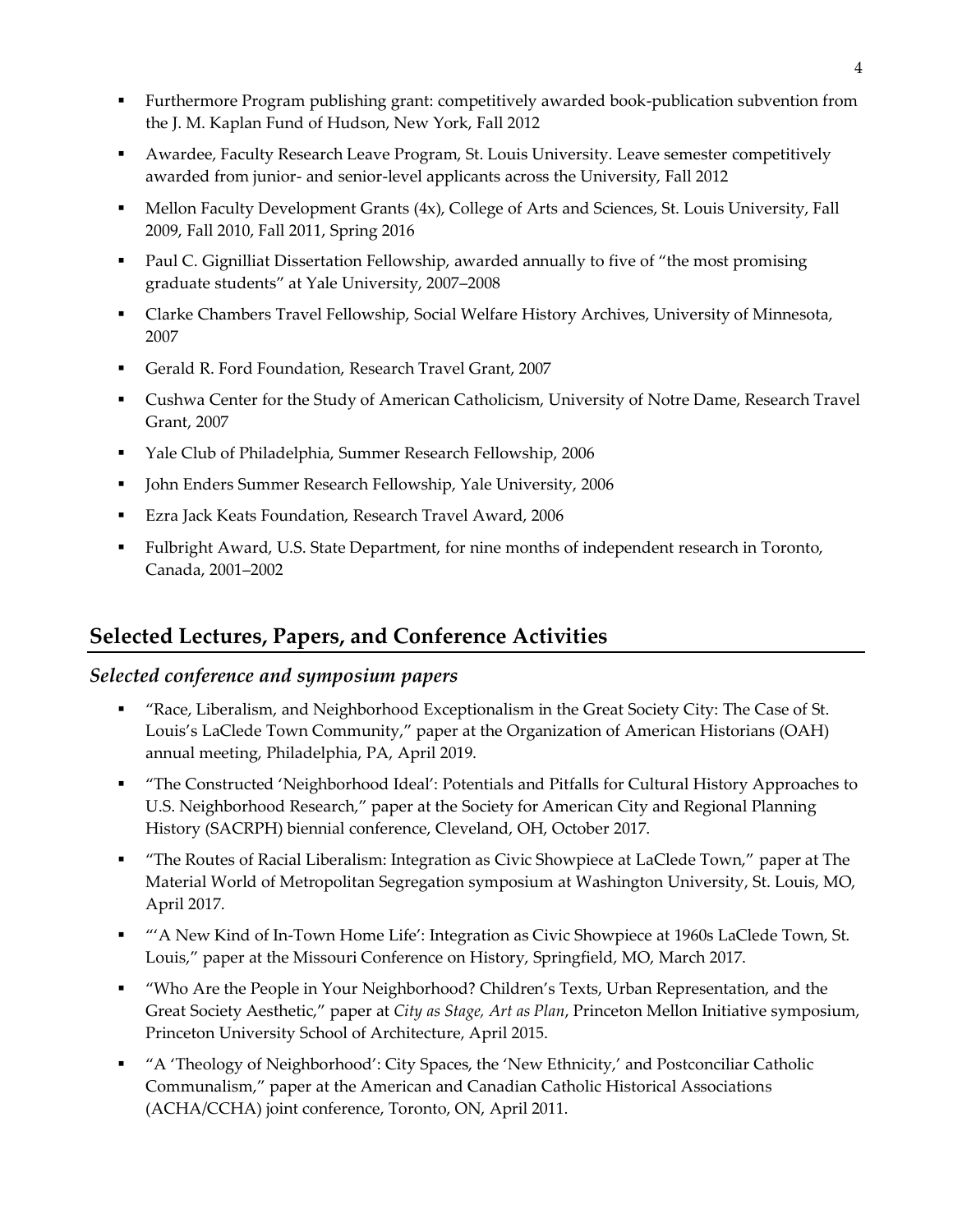- "An Ethnic Walden Pond': Urban Decentralism, Alternative Technology, and 1970s Community Activism," paper at the Urban History Association (UHA) biennial conference, Las Vegas, NV, October 2010.
- "Peaceable Kingdoms: Narrating the 1960s Urban Crisis in Stories for Children," paper at the Popular Culture Association and American Culture Association (PCA/ACA) annual joint conference, St. Louis, MO, April 2010.
- "The 'Old Neighborhood': Political Adaptations and Cultural Capital," paper at the Association of Lutheran College Faculties (ALCF) annual conference, Ann Arbor, MI, October 2009.
- "'Power to the Neighborhoods!': The Cultural Politics of Neighborhood Autonomy in the 1970s," paper at the New England American Studies Association (NEASA) annual conference, New Haven, CT, September 2008.
- "Elementary Republics and Little Platoons: Jane Jacobs's Localism, White Ethnic Revival, and the 1970s Neighborhoods Movement," paper at the American Studies Association (ASA) annual meeting, Philadelphia, PA, October 2007.
- "'Poets of Action': The Black Artists' Group in St. Louis," paper at the Midwest Modern Language Association (M/MLA) annual conference, November 2004.

### *Invited lectures*

- "The Cultural Construction of Neighborhood: A Workshop on Cultural Studies Approaches to Urban Historical Research," invited lecture/workshop for Department of History, Temple University, Philadelphia, February 2020.
- "Race, Liberalism, and Neighborhood Exceptionalism in the Great Society City: Integration as Civic Showpiece in 1960s St. Louis," invited lecture for Department of History and School of Labor & Employment Relations, University of Illinois at Urbana-Champaign, February 2019.
- "Racial Identity and Stories for Children," keynote lecture for tenth annual student research conference, Concordia University, Ann Arbor, MI, April 2018.
- "Peaceable Kingdoms and Urban Crises: Constructing the Great Society Neighborhood in Stories for Children," invited keynote lecture, plenary sessions, Midwest Popular Culture Association, October 2013.
- Invited keynote lecture on urban neighborhoods and cultural representation, Annual Graduate Student Symposium, Dept. of Historical Studies, Southern Illinois University Edwardsville, April 2012.
- Invited lecture on music and activism of the Black Artists' Group (BAG) for NEH Summer Institute "The Sock Hop and the Loft: Jazz, Motown, and the Transformation of American Culture, 1959- 1975," Washington University, St. Louis, MO, July 2011.
- "Visions of Autonomy: Surveying the 1970s Neighborhoods Movement, from New Left to White Ethnic Revival," invited lecture at The City Seminar, Washington University, St. Louis, MO, March 2011.
- "Big Birds and Big Shots: Re-Imagining the 'Old Neighborhood' from *Sesame Street* to Snyder Avenue," invited lecture hosted by the Yale Club of Philadelphia, March 2007.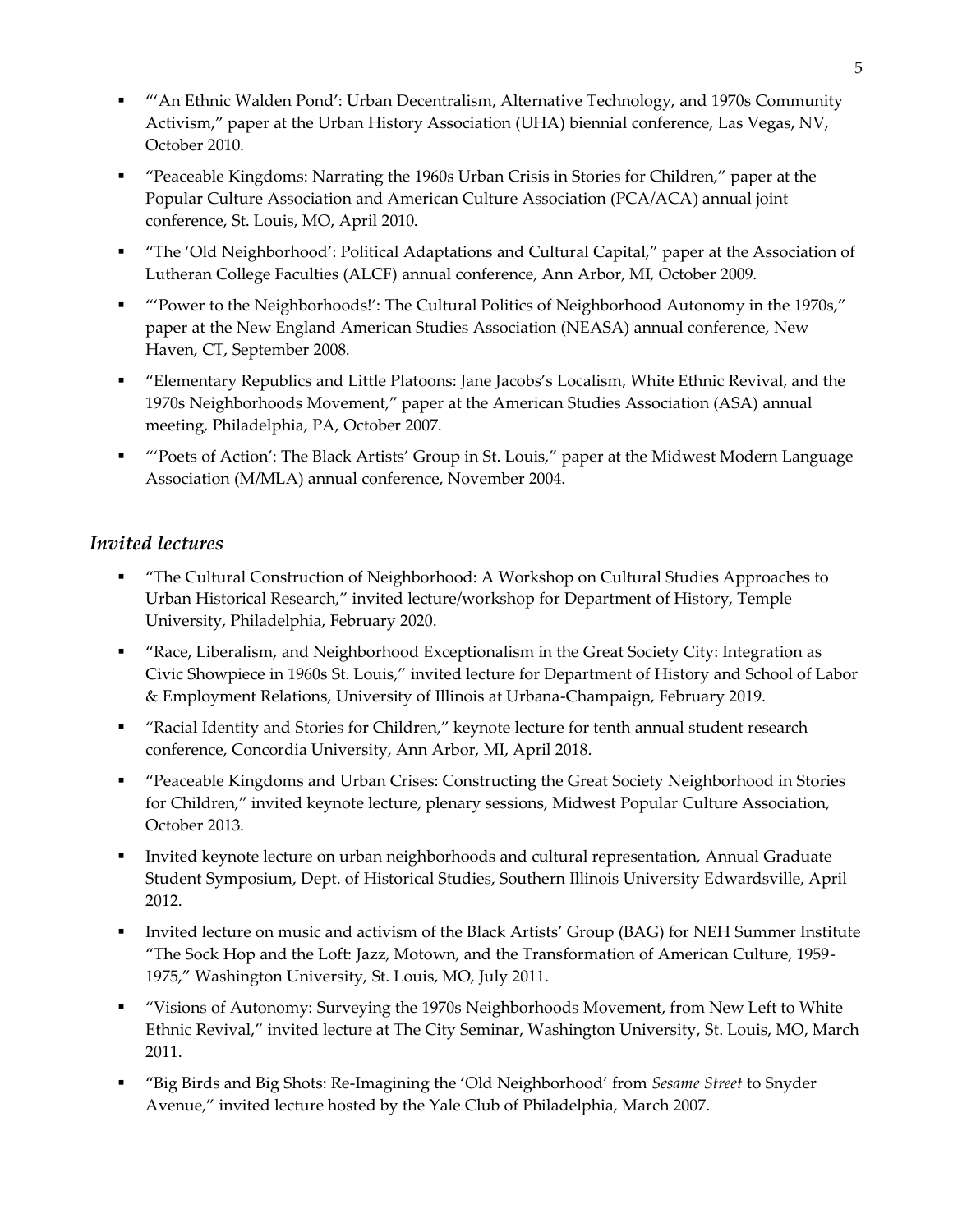- "'A Singular Expression': Performance and Cultural Politics in the Black Artists' Group of St. Louis," keynote lecture at the symposium/concert-series *Music and Musicians of the Black Artists' Group in St. Louis*, Washington University, St. Louis, MO, February 2006.
- "Second Viennese School Atonality and Modern Jazz Harmony," Department of Music Lecture Series, Washington University, St. Louis, MO, April 2000.

### *Other conference activities*

- Co-organizer and participant for roundtable session "The Emergence and State of the Urban Humanities," American Studies Association (ASA) annual meeting, Atlanta, GA, November 2018.
- Presenter for roundtable session "Cities in History and Literature: Global Perspectives," Urban History Association (UHA) biennial conference, Chicago, IL, October 2016.
- Plenary Roundtable speaker: "Battleground Midwest: A Conversation with Ben Looker (President, MAASA), David Roediger (President, ASA), and Robert Warrior (President-elect, ASA)," Mid-America American Studies Association (MAASA) biennial conference, Lawrence, KS, March 2016.
- Roundtable panelist for session entitled "The Pruitt-Igoe Myth," Organization of American Historians (OAH) annual meeting, St. Louis, MO, April 2015.
- **•** Presenter for roundtable session "Neighborhoods Matter: Interdisciplinary Perspectives on Why Historians Should Still Study Neighborhoods in an Era of Metropolitan and Global History," Urban History Association (UHA) biennial conference, Philadelphia, October 2014.
- Co-organizer and participant, "Academic Work in the Age of the Neoliberal University: A Roundtable on Contingency, Casualization, and the Campus Labor Movement," Mid-America American Studies Association (MAASA) annual conference, Madison, WI, April 2011.
- "'Microcosms of Democracy': The Neighborhood Imagined in the 1940s," invited presentation at symposium/workshop *The Arts in Place*, Rockefeller Archive Center, Sleepy Hollow, NY, April 2007.

# **Selected Service Activities**

# *Professional service*

- Executive Board member, Mid-America American Studies Association (MAASA), January 2010– present
- President, Mid-America American Studies Association (MAASA), 2015–2016
- Peer reviewer for the University of Chicago Press, Routledge, Indiana University Press, Temple University Press, *American Quarterly*, *Journal of Urban History*, *Urban History*, and *Missouri Historical Review*
- **•** Selection committee member for Arnold Hirsch Award for Best Article in Urban History, Urban History Association (UHA), Summer 2018
- National Endowment for the Humanities, summer-stipend proposal reviewer, Fall 2017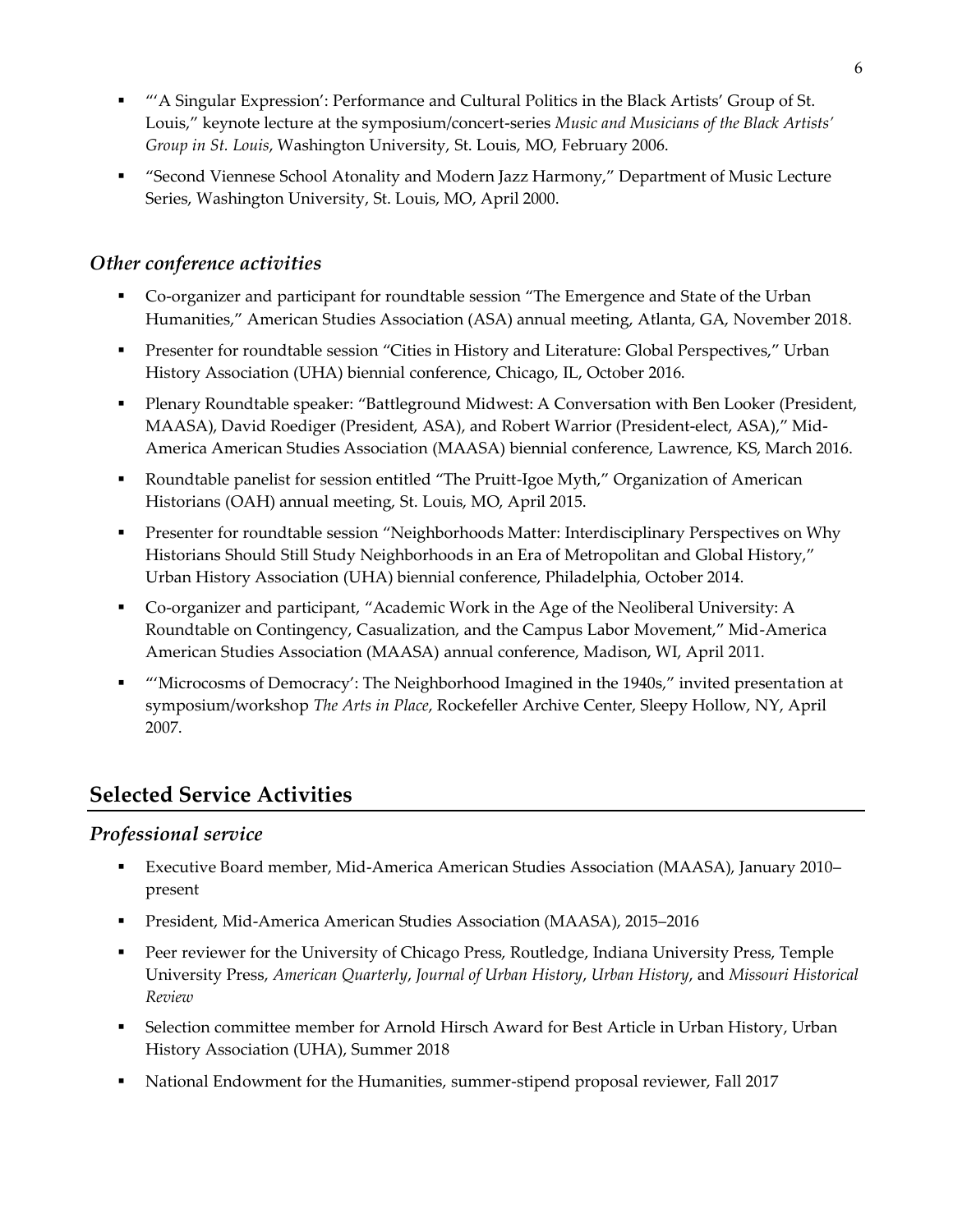### *Campus committee participation*

- Member and secretary, American Association of University Professors (AAUP), SLU chapter, Spring 2013–Spring 2018
- Global and Local Social Justice Program Advisory Board, St. Louis University, January 2013–May 2016
- **•** Library Dean review and reappointment advisory committee, Provost's Office, St. Louis University, Spring 2017
- Micah Program Advisory Board, St. Louis University, August 2009–present
- Urban Project Workshop Team, St. Louis University, August 2009–May 2012
- Faculty affiliates committee for Diversity and Global Citizenship learning community, St. Louis, University, Fall 2017–present
- Faculty Advisory Group for Des Peres Hall Learning Studio Design, Center for Teaching Excellence, St. Louis University, August–December 2010
- **Mellon Faculty Development Grants Selection Committee, College of Arts & Sciences, St. Louis** University, September 2009–May 2011
- Faculty Council, College of Arts & Sciences, St. Louis University, Fall 2010–Spring 2011, Spring 2012, Fall 2015–Spring 2016, Spring 2017–Spring 2018, Spring 2019, Spring 2020–Spring 2021
- **American Studies Department search committees for faculty positions in African American** Culture (2010–2011), Ethnic Studies (2010–2011), and Transnational Studies (2013)
- American Studies Graduate Admissions Committee, annually March 2010–March 2020

#### *Selected community events, public talks, and media*

- Speaker and discussion moderator at event "BAG: A Celebration of the Black Artists Group with Oliver Lake," Ferring Jazz Bistro, Jazz St. Louis, April 2016
- Lecture at event "Change Is a Sound: Free Jazz and Collective Practice in Political Movements," Luminary Gallery, St. Louis, October 2015
- Guest speaker, U.S. Naturalization Ceremony, Thomas F. Eagleton Courthouse, St. Louis, August 2015
- **•** Lecture at the St. Louis Public Library, Schlafly Branch, on the Black Artists' Group of St. Louis, July 2010
- Radio appearances to discuss jazz history on WPFW-FM (Washington, D.C., 2008), KWMU-FM (St. Louis, 2006), and KDHX-FM (St. Louis, 2005 & 2012)
- Lecture based on book *Point from which Creation Begins*, "Books & Coffee" series, Concordia University, Ann Arbor, MI, March 2006
- Organizer of symposium/concert-series "Music and Musicians of the Black Artists' Group in St. Louis," Washington University, February 2006. Named "Best Local Music History Event" for 2006 by St. Louis weekly *The Riverfront Times*.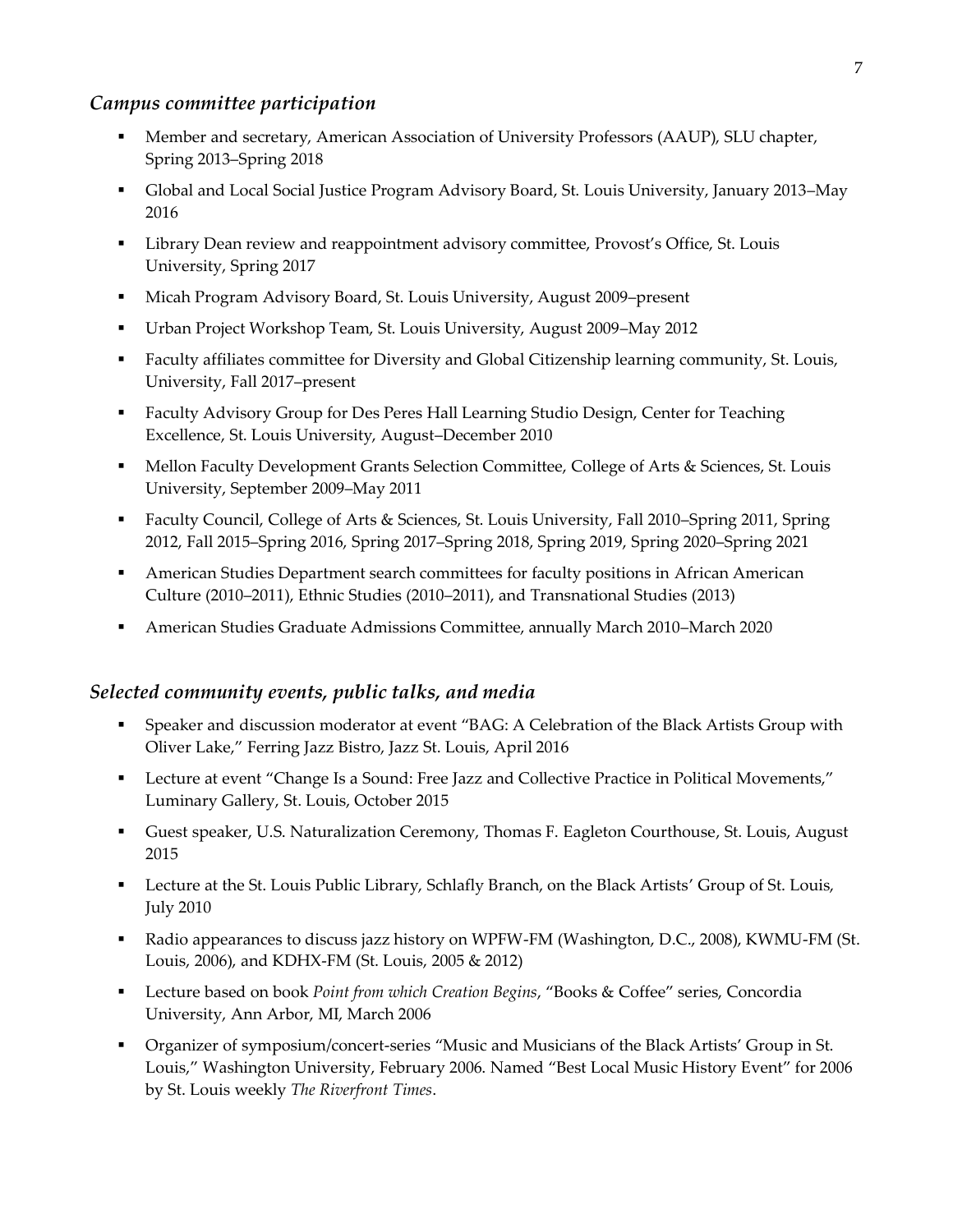**•** Lecture on music and the Black Arts movement in St. Louis, Missouri History Museum book event, November 2004

# **Graduate Advising**

### *Doctoral dissertations advised*

- In progress: Michael Brickey, "Disconnected and Disaffected: Energy Insecurity and the Struggle for Climate Justice in St. Louis, Missouri" (working title)
- *In progress:* Elizabeth Eikmann, "From Footnote to Foreground: St. Louis and the Visualizing of Race and Gender, 1857–1920" (working title)
- Katharine Piatchek, "'You're Too Smart for That!' The Representation of the American High School Teacher in Postwar Public Policy and Popular Culture" (defended July 2017)
- Brandy Boyd, "Keep Your Chin Up and Your Skirt Down: Female Country Artists' Struggles for Respectability within the Nashville Music Industry, 1953-Present" (defended April 2015)
- **Brian Greening, "Representing New Orleans: Race, Space and Visibility in the Crescent City since** 1965" (defended February 2014; under contract with Louisiana State University Press)
- Jaclyn Kirouac-Fram, "'Yellow Rolling Cell Blocks': The Urban Bus and Race in the United States" (defended April 2013)

#### *Doctoral dissertation committee memberships (non-chair role)*

- *In progress:* Cicely Hunter, "Blaring Silence: The Silent Protest of 1917 and Its Historical Influence on Activism" (working title)
- *In progress*: Kimberly Cowan, "Teaching Mary, Training Martha: Catholic Education for Girls in St. Louis, Missouri, from Suffragette to Rosie the Riveter" (working title)
- Bryan Winston, "Mexican Corridors: Migration and Community Formation in the Central United States, 1900–1950" (defended July 2019)
- **■** Mark A. Koschmann, "Finding Their Footing in the Changing City: Protestant and Catholic Congregations Adapt to the New Urban Environment in Post–World War II Chicago" (defended May 2018)
- Nicholas Porter, "Professional Wrestling in the United States, 1877–1920" (defended November 2018)
- **Melissa Ford, "A Bible in One Hand, a Brick in the Other: African American Working Women and** Midwestern Black Radicalism during the Great Depression, 1929–1935" (defended April 2016; under contract with Southern Illinois University Press)
- A. Bayard Clark, "Forgotten Eyewitnesses: English Women Travel Writers and the Economic Development of America's Antebellum West" (defended April 2013)